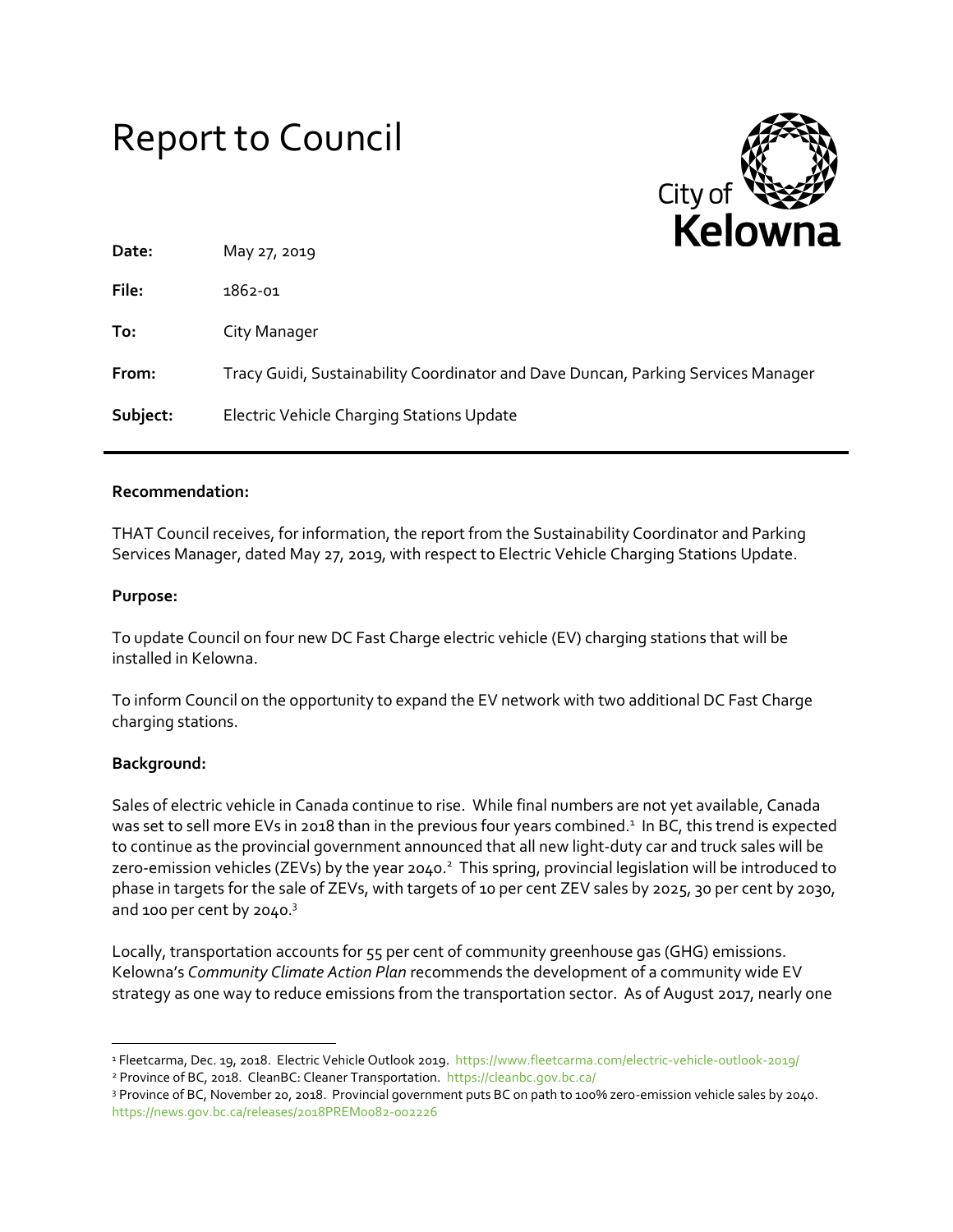per cent of vehicles insured in Kelowna were hybrid or electric vehicles. <sup>4</sup> Since BC is one of the leading provinces in Canada for EV sales,<sup>5</sup> and there are currently up to \$16,000 in incentives available for EV purchases<sup>6</sup>, it is expected that the number of EVs in Kelowna will continue to grow.

A network of electric vehicle charging stations are required to support the transition to EV. There are three levels of charging stations available offering different amounts of power. Level 1, also known as a "trickle charge" is best used when parked overnight or long-term. Level 2 chargers (240 Volt) give an EV battery a full charge within four to six hours. DC Fast Chargers (Level 3), operate on 480V and can top up a battery to 80 per cent within 30 minutes.<sup>7</sup>

To support the growth of EVs in the community, the City of Kelowna entered into its first partnership in 2016 with FortisBC to install two Level 2 charging stations in the parking lot of the Okanagan Heritage Museum. In the agreement, FortisBC purchased, installed and operates the stations. The City provided the location and pays the electrical costs associated with charging, which are recuperated through parking lot fees.

## Four New DC Fast Chargers

 $\overline{\phantom{a}}$ 

Last year, FortisBC approached staff with the possibility to expand the EV charging network with DC Fast Chargers through a Natural Resources Canada grant opportunity. The *Electric Vehicle Alternative Fuel Infrastructure Deployment Initiative* provides up to 50 per cent of the total project costs to a maximum of fifty thousand dollars per charging unit.<sup>8</sup> Further, the provincial government committed an additional 25 per cent of the cost for successful BC applications. FortisBC agreed in principle to fund the cost of the charging stations not covered by the grant, as well as provide the ongoing maintenance and operation of the stations for two locations. The City is responsible for providing the land at both locations: one at the Museum Parking Lot and the other at Rutland Centennial Park. Additionally, the Kelowna International Airport had plans to install two DC Fast Chargers, and FortisBC agreed to include these stations in their application so these stations could also benefit from the grant.

The grant was approved and installation of the four fast chargers is scheduled for later this spring. Total forecast costs, once installation is complete, is \$350,000, and has no impact to taxation. Costs are covered as follows:

|                               | \$350,000 |
|-------------------------------|-----------|
| Kelowna International Airport | \$5,0000  |
| FortisBC                      | \$75,000  |
| Province of BC                | \$75,000  |
| Natural Resources Canada      | \$150,000 |

Once installed, these stations will provide electric vehicle charging opportunities at three different points of entry/exit to the community.

<sup>4</sup> ICBC, August 31, 2017. ICBC Data Request by Integrated Transportation that showed as of August 31st, 2017 there were 123 electric vehicles and 764 hybrids insured in Kelowna, equivalent to 0.84% of the 105,200 vehicles insured.

<sup>5</sup> Fleetcarma, November 6, 2018. Electric Vehicle Sales Update Q3 2018, Canada. [https://www.fleetcarma.com/electric](https://www.fleetcarma.com/electric-vehicles-sales-update-q3-2018-canada/)[vehicles-sales-update-q3-2018-canada/.](https://www.fleetcarma.com/electric-vehicles-sales-update-q3-2018-canada/) Ontario, Quebec and BC remain the top adopters of electric vehicles.

<sup>6</sup> CBC, March 21, 2019. Incentives for new electric vehicle in BC could add up to \$16K.

<https://www.cbc.ca/news/canada/british-columbia/federal-rebate-adds-to-provincial-ev-incentives-1.5065337> <sup>7</sup> Plug in BC. EV 101 and Charging Stations.<http://pluginbc.ca/ev101/#charge>

<sup>8</sup> Natural Resources Canada. Electric Vehicle and Alternative Fuel Infrastructure Deployment Initiative. <https://www.nrcan.gc.ca/energy/alternative-fuels/fuel-facts/ecoenergy/18352>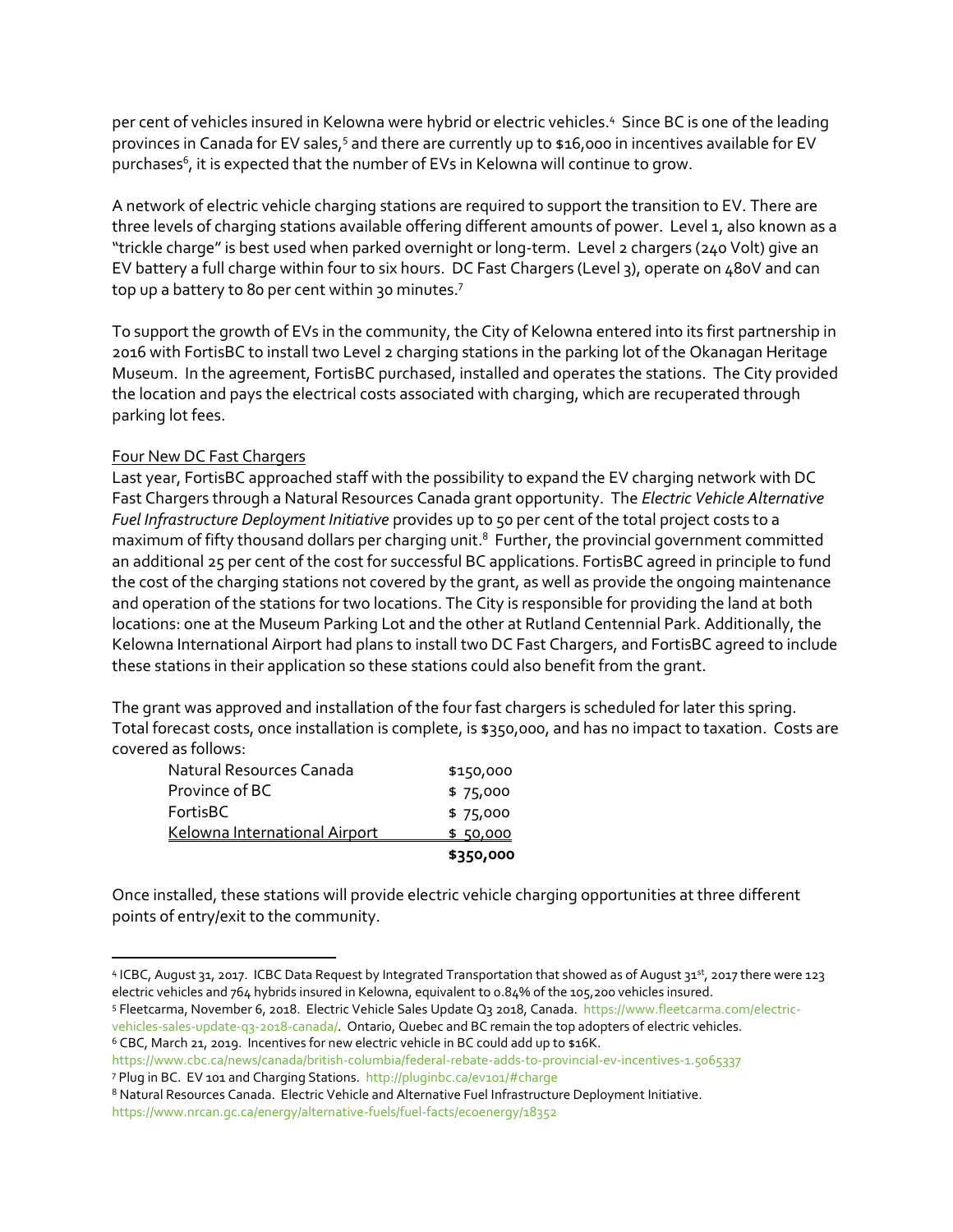Users will be charged a rate of \$9 per 30-minute charge by FortisBC, which has been approved by the BC Utilities Commission, and aligns with rates Fortis charges at other stations throughout the province.

## Opportunity for Two Additional DC Fast Chargers

Natural Resources Canada *Electric Vehicle and Alternative Fuel Infrastructure Initiative* is accepting applications for another round of funding. FortisBC approached staff to apply for an additional two DC fast chargers – a second one for each the Museum Parking Lot and Rutland Centennial Park. As some of the infrastructure will already be in place, the cost is estimated to be \$150,000, which if the application is successful will be covered by the grants and the remainder by FortisBC. To meet the mid May timeline, staff have already signed an MOU for these two stations to submit with the grant application.

## Next Steps

Level 2 charging stations are becoming more affordable to purchase, and additional Level 2 infrastructure could help support the growing EV market. Staff are investigating costs for Level 2 charging stations for the downtown parkades and City Hall parking lot to determine the feasibility of purchasing and installing additional Level 2 infrastructure within the existing parking budget.

Finally, the recently hired Community Energy Specialist will be developing an Electric Vehicle Strategy over the next year. This strategy will:

- Examine standards for City capital and development projects to include EV infrastructure;
- Investigate funding opportunities to expand the public EV network; and
- Investigate options for regulations or incentives to expand the private EV network.

EVs are one component of a broader, comprehensive sustainable transportation strategy. EVs have substantial emissions reduction potential, particularly in BC where 98% of electricity generation is clean power.<sup>9</sup> Supporting the expansion of the EV charging network contributes to the adoption of EVs thereby taking steps towards reaching the OCP's GHG reduction target. It also directly aligns with two of the newly endorsed Council priorities:1) environmental protection and 2) transportation and mobility, with the goals of reducing GHG emissions and embracing emerging technologies to make it easier to get around.

# **Existing Policy:**

 $\overline{\phantom{a}}$ 

# *Official Community Plan*

| OCP Policy 5.11.3 | Preferred Parking. Encourage preferred (e.g., close to entrances) or dedicated<br>parking stalls for electric vehicles, share cars and/or hybrid vehicles and small<br>vehicles for all developments. |
|-------------------|-------------------------------------------------------------------------------------------------------------------------------------------------------------------------------------------------------|
| OCP Objective 6.1 | Improve energy efficiency and reduce community greenhouse gas emissions.                                                                                                                              |
| OCP Policy 6.2.1  | GHG Reduction Target and Actions. The City of Kelowna will, in partnership<br>with: senior governments; local residents and businesses; NGOs; external                                                |

<sup>9</sup> BC Hydro and City of Richmond. Residential Electric Vehicle Charging: A Guide for Local Governments. <https://pluginbc.ca/wp/wp-content/uploads/2018/10/Residential-EV-Charging-A-Guide-for-Local-Governments.pdf>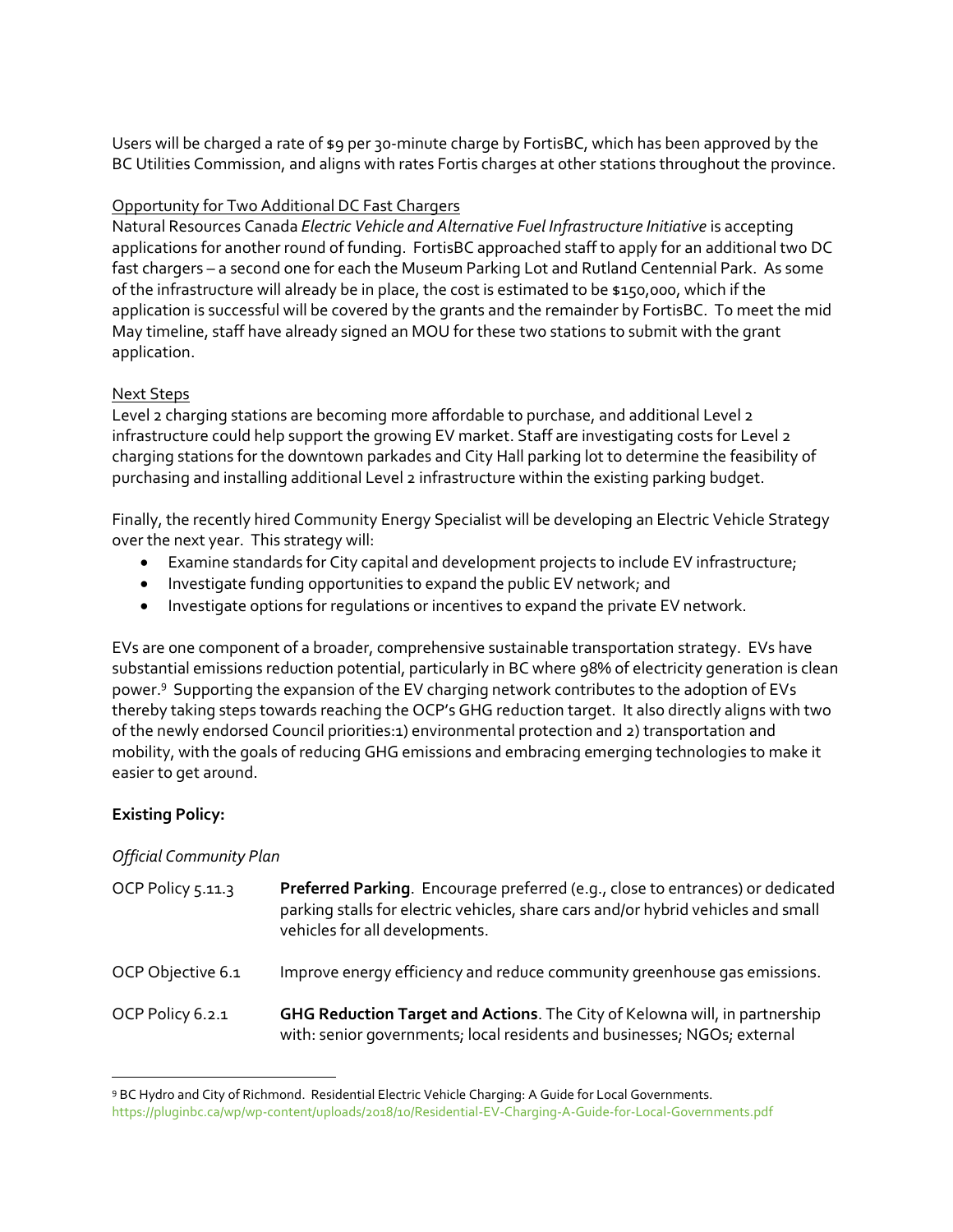agencies; and utility providers, work towards reducing absolute community greenhouse gas emissions by: -4% below 2007 levels by 2023; -25% below 2007 levels by 2033; and -80% below 2007 levels by 2050.

The City of Kelowna's efforts will be focussed on creating a dynamic community that embraces sustainable transportation options, energy efficient buildings and vibrant urban centres.

The City will support the reduced use of fossil fuels in buildings by encouraging renewable energy supplies, and energy efficient technologies in new and existing buildings.

The City will lead through example and strive to meet the BC Climate Action Charter targets for the reduction of GHG emissions from municipal infrastructure.

#### *Community Climate Action Plan*

Action T6 Develop a community wide electric vehicle (EV) strategy. The strategy should include standards for City capital (i.e., parkades, parks, facilities), policies for development projects to include EV technology and infrastructure, and opportunities for other electric transport (e.g. e-bike and e-scooters) to charge.

#### *Airport Master Plan 2045*

Recommendation It is recommended that YLW encourage usage of other alternative transportation modes, such as electric vehicles and carpooling through provision of charging stations, dedicated drop-off/pick-up points and other incentives.

#### **Financial/Budgetary Considerations:**

This project is being managed by FortisBC. There will be no impact to taxation for the installation and ongoing maintenance and operations of the four new EV charging stations. Nearly 86 per cent of the purchase cost and installation (approximately \$350,000) of the four new DC fast chargers to be installed this spring is funded by provincial/federal grants and FortisBC (\$225,000 by grant, \$75,000 by FortisBC). The remainder of the cost (\$50,000) is funded as part of the existing Airport Development budget. The inclusion of the airports EV charging station project in the FortisBC grant application significantly lowered the anticipated cost for their project.

The cost to have an additional charging station at both the Museum Parking Lot and the Rutland Centennial Park is estimated to be \$150,000, which if the FortisBC application is successful, will be covered entirely by the a provincial/federal grant and FortisBC. The City has provided the land at both locations but all ongoing maintenance and operations of the stations will be funded by FortisBC. There will be no impact to taxation.